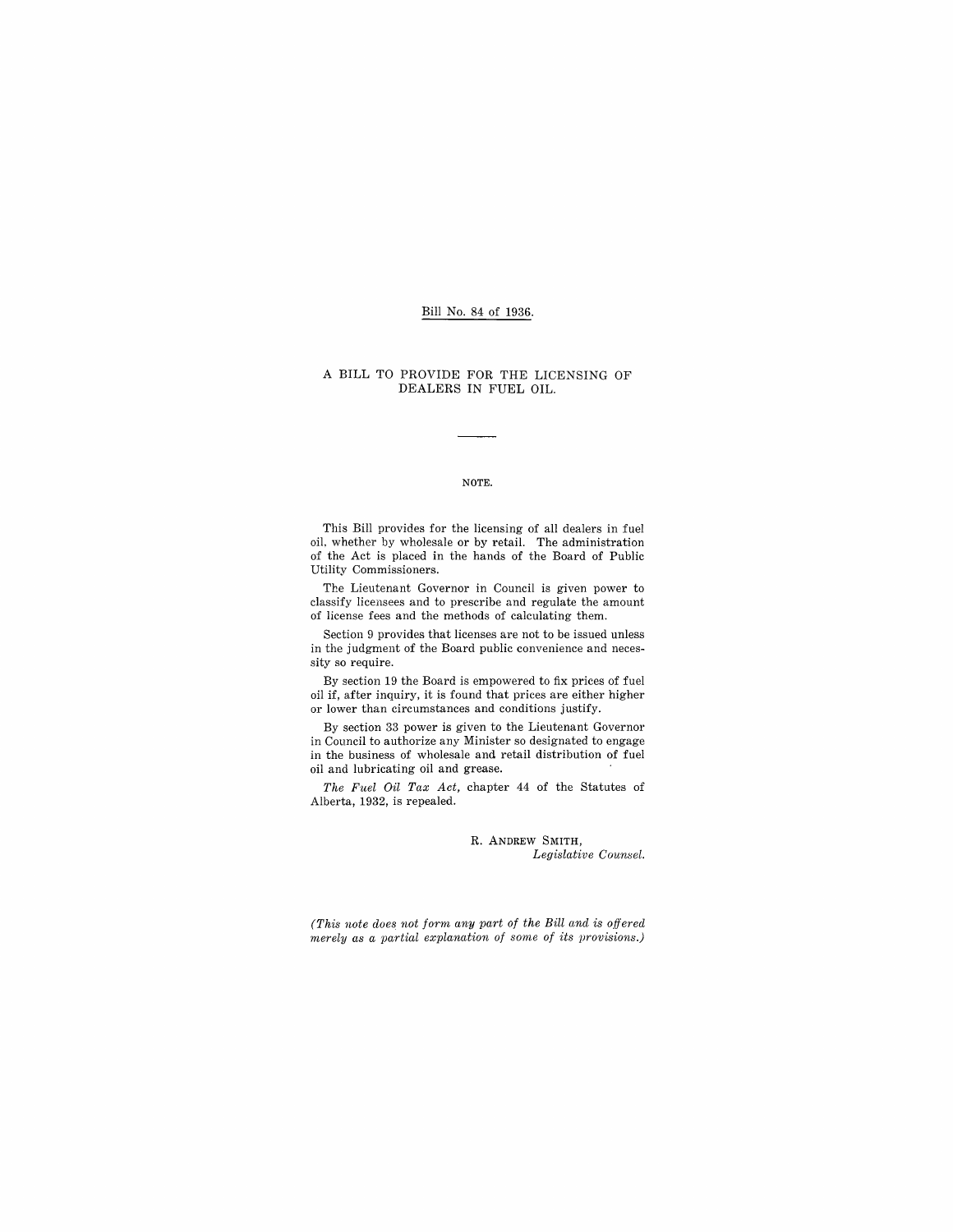# **BILL**

#### No. 84 of 1936.

An Act to provide for the Licensing of Dealers in Fuel Oil.

#### *(Assented to* , 1936.)

**HIS** MAJESTY, by and with the advice and consent of the Legislative Assembly of the Province of Alberta, enacts as follows:

**1.** This Act may be cited as *"The Fuel Oil Licensing Act."* 

**2.** In this Act, unless the context requires a contrary meaning,-

- (a) "Board" means the Board of Public Utility Commissioners for the Province of Alberta;
- $(b)$  "Fuel oil" means every liquid which is capable of being used for the generation of power in an internal combustion engine and, without derogating from the generality of the foregoing, includes all<br>liquid products obtained, whether by distillation or liquid products obtained, whether by distillation or<br>condensation or absorption, or any other process,<br>from petroleum, natural gas, casing head or natural<br>gasoline, benzol, benzine, naphtha, coal, coal tar, oil<br>shales, ker such products, prepared, advertised, offered for<br>sale, sold for use as or used for or capable of being<br>used for the generation of power in an internal<br>combustion engine, including any product obtained<br>by blending any such
- (c) "Regulations" means regulations made under the authority of this Act.

**3.** The Board shall be charged with the duty of ad-ministering this Act and subject to the other provisions of this Act for the discharge of such duty shall have all the powers which are conferred upon the Board by *The Public Utilities Act, 1923.* 

4. Every person who at the time of the coming into force of this Act is carrying on the business of a jobber or whole-<br>sale dealer, or wholesale distributor or refiner of fuel oil<br>within the Province shall, within thirty d obtain a license from the Board in respect of such business.

**5.** From, on and after the coming into force of this Act no person shall commence or enter into the business of a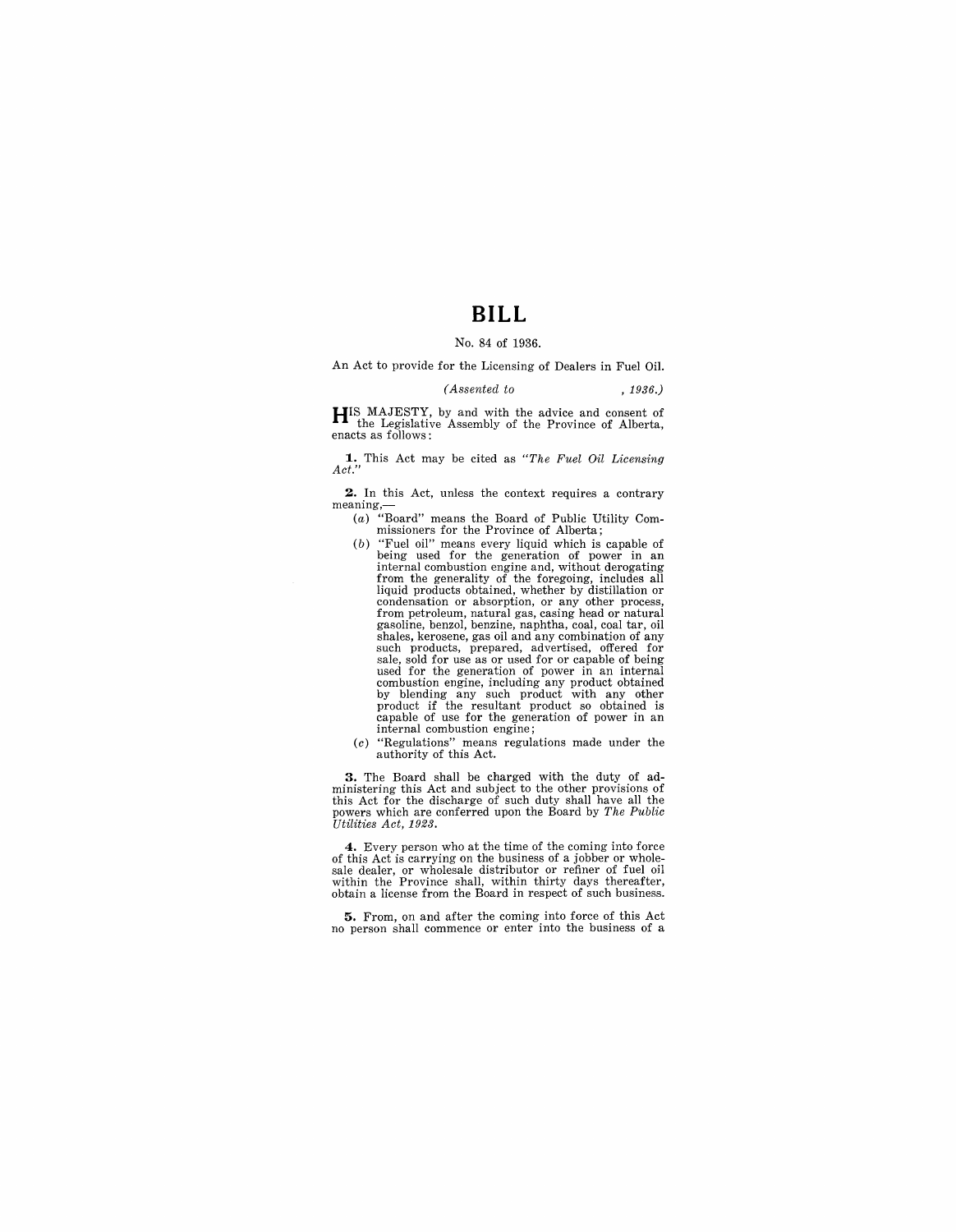jobber, or wholesale dealer, or wholesale distributor or refiner of fuel oil within the Province unless and until he has obtained a license from the Board in respect of such business.

**6.** Every person who at the time of the coming into force of this Act is engaged in the business of a retail dealer in fuel oil within the Province shall, within thirty days thereafter, obtain a license from the Board in respect of each separate filling station, service station, garage, building, store or place of business within the Province at which fuel oil is kept for sale by retail or is sold by retail by such person, and in the case of a person who sells fuel oil by retail from any vehicle, wagon or truck, then in respect of each separate vehicle, wagon or truck from which fuel oil is so sold.

7. From and after the thirtieth day after the coming into retail dealer in fuel oil at any service station, filling station, garage, building, store or place of business or on or from any vehicle, wagon or truck within the Province unless and until he has obtained a license from the Board in respect thereof.

**8.** Every license shall expire at midnight on the thirtyfirst day of March of the calendar year following the year in which it is issued, or at such other time as the Board may by regulation determine.

**9.** No license shall be issued under this Act unless in the judgment of the Board public convenience and necessity so require.

**10.** Every license shall be given a distinctive number and shall be in such form as the Board may from time to time prescribe.

**11.** No license issued pursuant to this Act shall be transferable.

**12.** The Board may at any time or from time to time suspend, or for any cause which in the opinion of the Board is sufficient may revoke or cancel any license.

**13.** Upon the granting of a license to a retail dealer in fuel oil, the Board shall deliver to the applicant a license<br>plate made of durable materials of such size and design as<br>the Board may from time to time prescribe, bearing upon it<br>the words "Fuel Oil Retailer, License No. .

**14.** Every retail dealer in fuel oil shall affix, and at all times keep affixed, in a conspicuous place on that part of the premises in respect of which he is licensed to carry on business in or on which fuel oil is ordinarily delivered to purchasers, the license plate issued by the Board in such

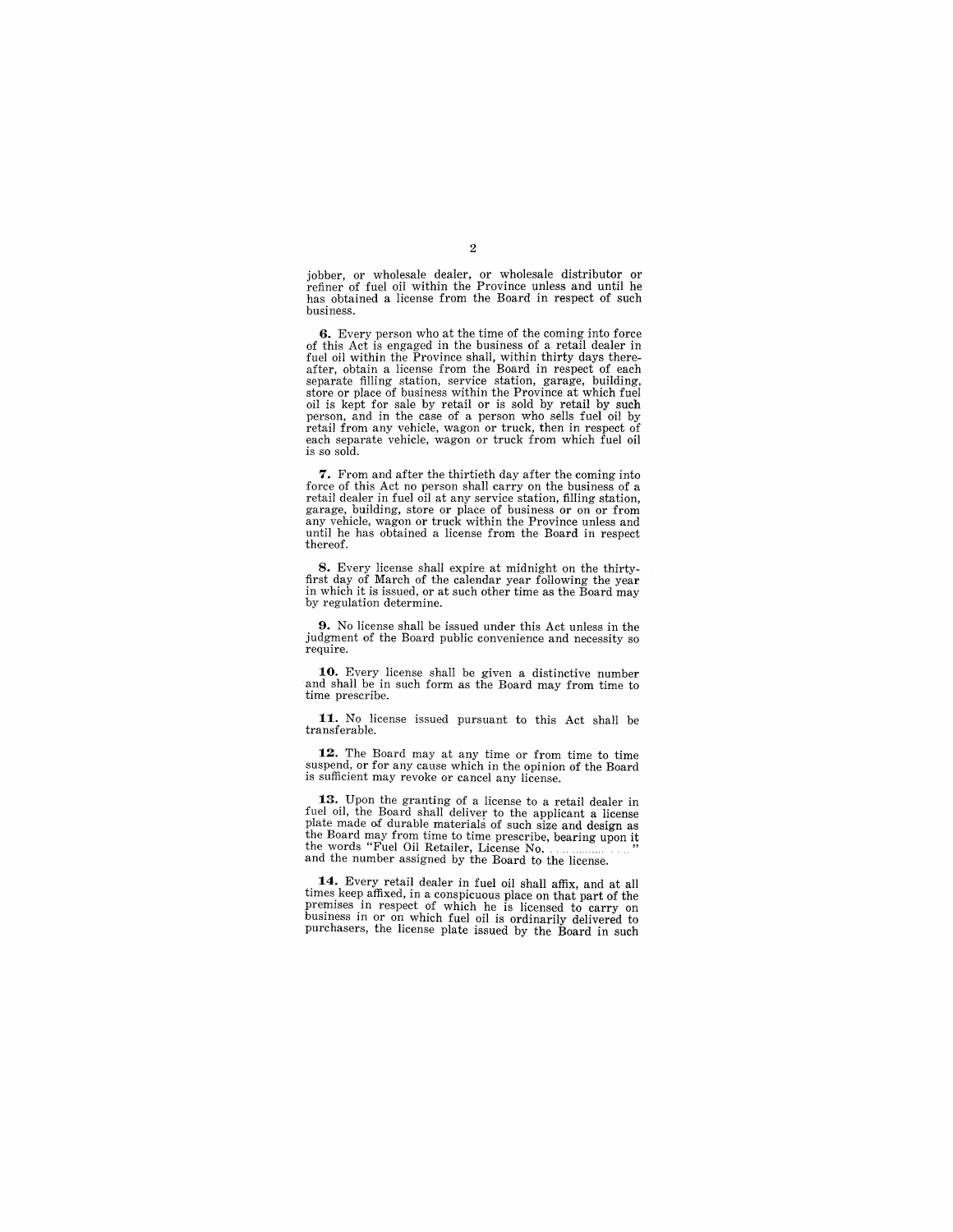manner that the same may be at all times seen by any purchaser obtaining the delivery of any fuel oil, and in the case of a person who sells fuel oil by retail from any vehicle, wagon or truck, the license plate issued in respect thereof shall be conspicuously affixed thereto.

**15.** Every person being a licensed retail dealer in fuel oil who carries on the business of a retail fuel oil dealer in, on or from any service station, filling station, garage, store, building, place of business, vehicle, wagon or truck without having affixed thereon, in accordance with the provisions of this Act, the license plate issued to him in respect thereof, shall be guilty of an offence, and shall be liable to a penalty of not more than fifty dollars for every day during which or during any part of which such license plate is not affixed as aforesaid.

16. All fees for licenses shall be paid to the Board and shall when received be paid by the Board into the Provincial Treasury.

**17.** All costs, charges and expenses incurred for the purposes of carrying out the provisions of this Act shall be paid by the Provincial Treasurer out of the General Revenue Fund of the Province.

18. The Board may refuse to issue a license to any person for any cause which in the opinion of the Board is sufficient, and without derogating from the generality of the foregoing, may refuse to issue a license to any person who has been convicted of an offence under this Act or *The Fuel Oil Tax Act, 1936,* and to any person who refuses to under-<br>take any duty in relation to the collection of the tax payable<br>pursuant to The Fuel Oil Tax Act, 1936, or to comply with<br>any of the provisions of The Fuel Oil T regulations made thereunder with respect to the collection of the said tax, the accounting for any sums collected and the payment over thereof, and to any partnership or body corporate in case any person whose license has been can- celled, or to whom a license has been refused, is a member of the partnership or a director or manager of the Body Corporate, as the case may be.

**19.**—(1) The Board is hereby empowered upon its own initiative or otherwise to inquire into any matter relating to the production, manufacture, supply, distribution or sale of fuel oil, lubricating oil and grease or any

(2) If upon any such inquiry it appears to the Board that the price at which any fuel oil, or lubricating oil or grease is being sold, whether by wholesale, or retail, or otherwise, is higher or lower than is justified by prevailing circumis higher or lower than is justified by prevailing circum-<br>stances and conditions, the Board is empowered by order to<br>do all or any of the things following, namely, to prescribe the maximum price at which any fuel oil or lubricating oil or grease or any of them may be sold by wholesale, retail or otherwise, and to prescribe the minimum price at which the same may be so sold.

3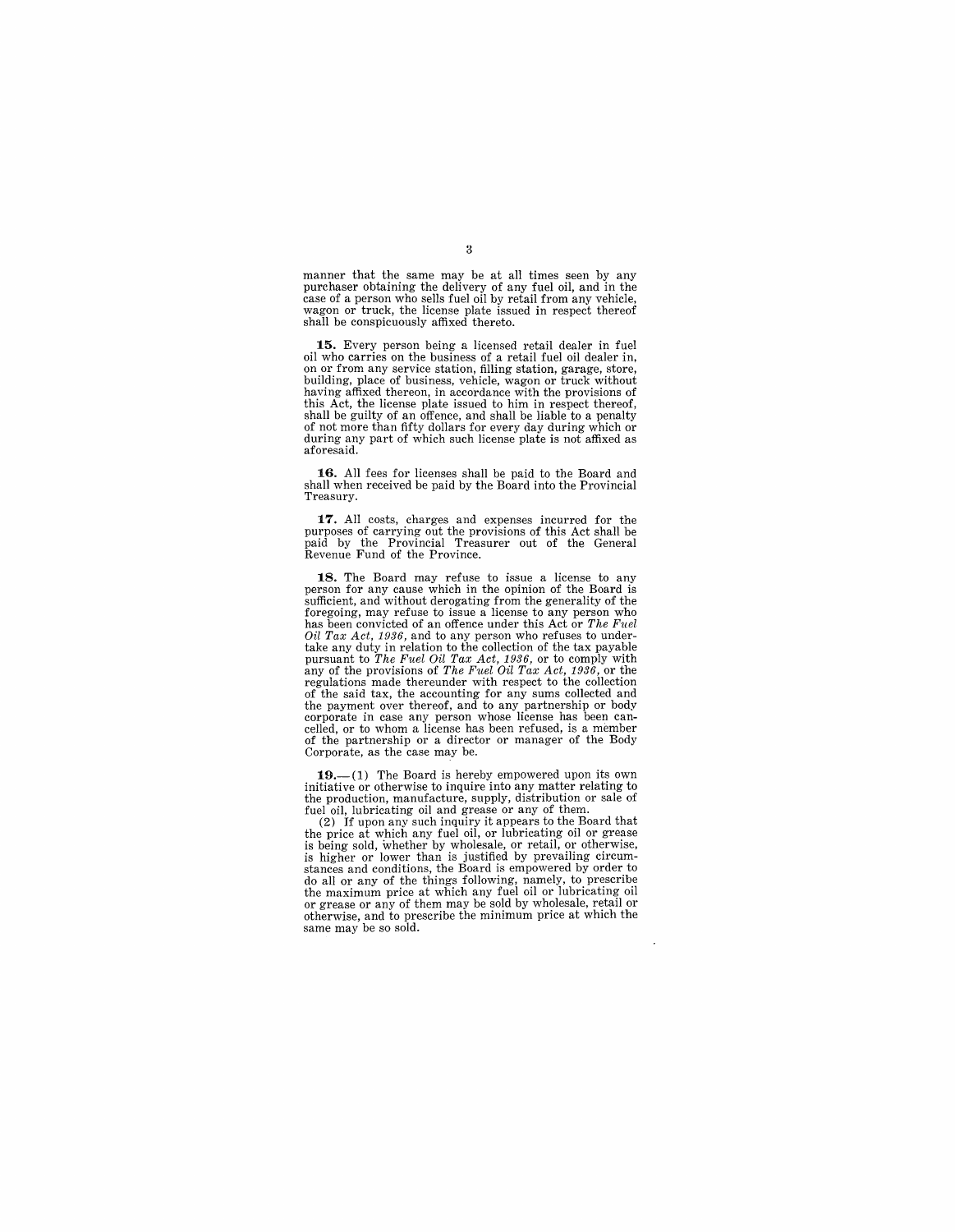(3) Any person who sells or otherwise disposes of fuel oil, or lubricating oil, or grease in contravention of any pro-vision of any order of the Board made pursuant to this section shall be guilty of an offence and shall be liable upon summary conviction therefor to a penalty of not more than one thousand dollars and costs per day for every day during which any fuel oil or lubricating oil or grease has been so sold by him.

**20.** Every licensee shall make such returns and otherwise render available to the Board all such information in respect to his business and affairs as the Board may from time to time order.

21. Every licensee shall furnish to the Board whenever required in connection with any investigation by the Board, in such form and at such times as the Board shall require, such accounts, reports and information as the Board may require in order to show completely and in detail the entire operation of the licensee in furnishing his product and service to the public.

22. The Board or any member thereof, or any person or<br>persons employed by the Board for that purpose, shall upon<br>demand, have the right to inspect the books, accounts,<br>papers, records and memoranda, of any licensee and the examine, under oath, any officer, agent or employee of such licensee in relation to the business and affairs of such licensee. Any person other than the member of the Board who shall make such demand shall produce his authority to make such inspection or examination.

23. The Board or any member of the Board shall have the power of summoning before them or him any persons the power of summoning before them or him any persons as witnesses and of requiring them to give evidence on oath orally or in writing (or on solemn affirmation if they are entitled to affirm in civil matters) and to produce such documents and things as the Board or any member thereof deem requisite to the full investigation of the matters into which they or he are authorized to inquire.

24. The Board may appoint or engage and define the duties of such experts, inspectors, officers, agents or employees as it deems necessary for the purpose of assisting the Board to carry out the provisions of this Act.

**25.** Whenever the Board shall believe that an investigation of any matter relating to any licensee should for any reason be made, it may on its own motion summarily investigate the same with or without notice.

26. Any officer, agent or employee of any licensee who shall fail or refuse to fill out and return any blanks or forms as required by this Act, or shall fail or refuse to answer any question, or shall evade the answer to any such question where he had the means of ascertaining the fact inquired of,

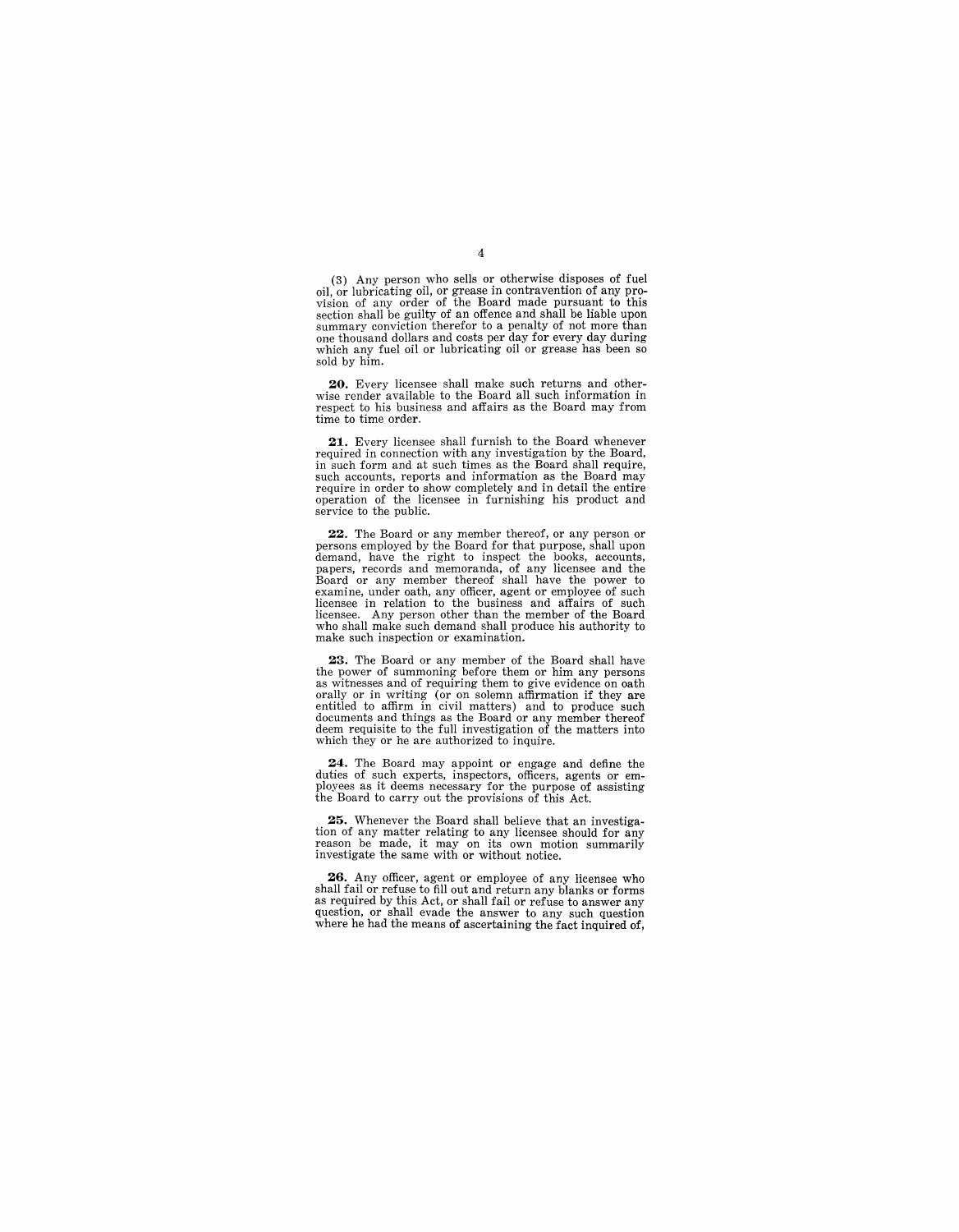r who shall, upon proper demand, fail or refuse to exhibit<br>b the Board or any member thereof, or any person author-~ed to examine the same, any book, paper, account, record r memorandum of such licensee which is in his possession r under his control, shall, upon summary conviction thereor, be liable to a penalty of not more than two hundred ollars for each offence, and a penalty of not more than five undred dollars, shall, on summary conviction therefor, be nposed on the licensee for each such offence when such fficer, agent or employee acted in obedience to the direc-ion, instruction or request of such licensee or any general fficer thereof.

**27.** If any licensee shall violate any provision of this Act r the regulations, or shall do any act by this Act prohibited r shall fail or refuse to perform any duty enjoined upon im for which a penalty has not been provided, or shall fail, eglect or refuse to obey any lawful requirement or order lade by the Board or any judgment or decree made by any ourt upon its application, for every such violation, failure<br>r refusal such licensee shall be liable to a penalty of not<br>rore than five hundred dollars for each such offence. In<br>onstruing and enforcing the provisions of th ct, omission or failure of any officer, agent or other person cting for or employed by any licensee, acting within the cope of his employment and instructions shall in every case e deemed to be the act, omission or failure of such licensee.

**28.** Every person who deals in fuel oil as a jobber, *rholesaler*, or retailer without being then the holder of a alid and subsisting license under this Act shall be guilty f an offence and shall be liable on summary conviction herefor, in the case of a corporation, to a fine of not less han one thousand dollars and not more than two thousand ollars and costs, and in the case of a continuing offence, to further fine of one hundred dollars per day for every day fter the first day during which the offence continues, and The case of all other persons, to a fine of not more than ne thousand dollars and costs, and in default of payment,  $\alpha$  imprisonment for a term of not more than six months.

29. Any person who acquires or receives delivery of any uel oil within the Province for resale within the Province uel oil within the Province for resale within the Province<br>rom any person who is not the holder of a valid and sub-<br>isting license issued in pursuance of this Act shall be guilty<br>f an offence and shall be liable on summary penalty of not more than five hundred dollars and costs, nd in default of payment, to imprisonment for not more lan three months.

**30.** In any prosecution under this Act,-

 $(a)$  a certificate purporting to be under the hand of the secretary of the Board or any person lawfully acting on his behalf as to whether or not the defendant is licensed pursuant to this Act at any time or during

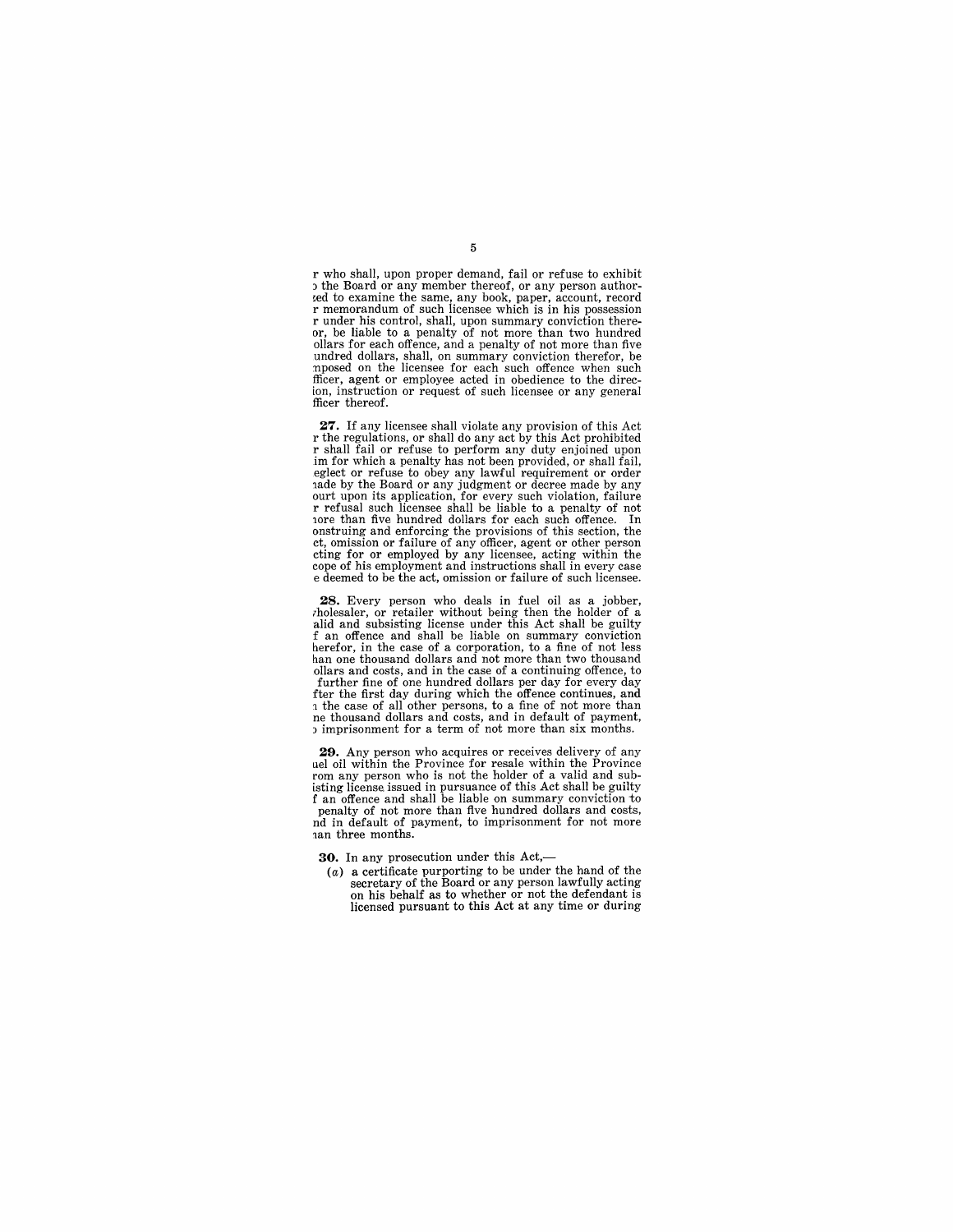any period of time specified therein, or was so licensed at any time or during any period of time specified therein; and

(b) every certificate of the Provincial Analyst as to whether or not any substance referred to therein is fuel oil within the meaning of this Act or of *The* 

*Fuel Oil Tax Act, 1936,—*<br>shall be received in evidence without any proof that the shall be vecetived in evidence without any proof that same or as to the official position of the person signing the same, and shall be *prima facie* evidence of the matters set forth therein.

31.--(1) Every person who sells fuel oil by weight shall state on every invoice issued by him the specific gravity of the fuel oil and the table number shown on the consolidated filling weight table prescribed by the Board and approved by the Lieutenant Governor in Council, and every person who fails to comply with this subsection shall be guilty of an offence and liable on summary conviction to a penalty of not less than ten dollars and not more than fifty dollars for each offence.

(2) Every person who disposes of fuel oil by weight shall keep posted in a conspicuous position over his weight<br>scales in his warehouse a copy of the weight table referred<br>to in subsection (1) of this section, and in addition shall<br>display over the weight table the invoice tank car received by him, and every person who fails to comply with this subsection shall be guilty of an offence and liable on summary conviction to a penalty of not less than five dollars for each day during which such failure con- tinues.

32. In order to verify the quantity of fuel oil dealt in or handled by any person who is a producer, manufacturer or refiner of fuel oil or any person who deals therein as a wholesaler, jobber or distributor, the Board may any such person to install at his own cost automatic meters or other apparatus approved by the Board, and the use of such meters or other apparatus shall be subject to the control of the Board which may also for the said purpose at any time require the use of such other means or other methods as it may deem advisable.

**33.** The Lieutenant Governor in Council may authorize and empower any Minister designated for the purpose to engage in and carryon, in the name of and on behalf of the Province, the business of the wholesale and retail distribu-tion of fuel oil and lubricating oils and greases and to do any and all acts requisite for engaging in and carrying on such business, and the Lieutenant Governor in Council may authorize and empower the Provincial Treasurer from time sums of money as may be required for the carrying on of the said business.

#### 6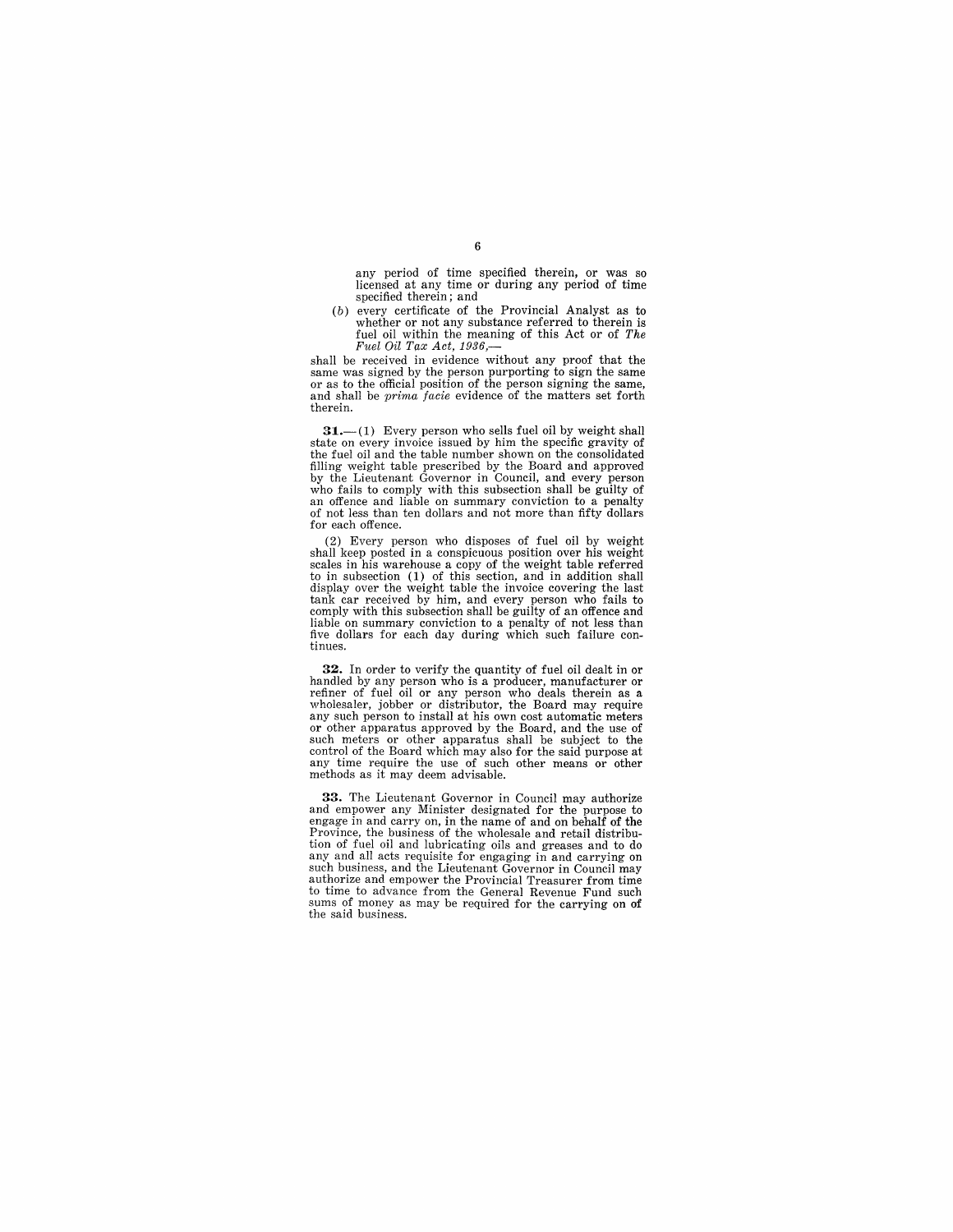**34.** Any licensee who contravenes any of the provisions of this Act or of the regulations in respect of which no penalty is expressly provided elsewhere in this Act shall be guilty of an offence and shall be liable on summary conviction therefor to a penalty of not more than five hundred dollars and costs and in default of payment to imprisonment for a term of not more than three months.

**35.** Every person guilty of an offence under this Act shall, in addition to all other penalties, be liable, on sum- mary conviction, to a fine of not more than five hundred dollars.

**36.** The Lieutenant Governor in Council may make regulations,-

- (a) prescribing the rules of procedure to govern proceedings before the Board;
- $(b)$  prescribing the form and manner of an application for a license;
- (c) classifying licenses and licensees and prescribing taining or calculating or determining the fees to be paid for licenses;
- $(d)$  prescribing the privileges, terms, conditions, limitations and restrictions to be granted to or observed by any licensee;
- (e) prescribing the conditions upon which licenses may be issued and providing for the revocation, suspension or withholding of licenses;
- $(f)$  prescribing the returns to be furnished under this Act and the information to be given by such returns and by whom and in what manner they shall be made;
- $(g)$  for the collection of the license fees, designating the persons by whom the same shall be collected;
- (h) for the posting of prices by the licensee and pre-scribing the period during which such prices, so posted, must be maintained;
- $(i)$  prescribing the conditions under which licensees may purchase and receive or sell and deliver fuel oil;
- (j) prescribing standard specifications for fuel oil or any specified class or classes thereof and as to the information to be furnished to any purchaser on the sale of any fuel oil in respect of which a standard specification is prescribed;
- (k) exempting any persons and classes of persons from the operation of or compliance with this Act;
- (l) generally for the better carrying out of the provisions of this Act.

*37. The Fuel Oil Tax Act,* being chapter 44 of the Statutes of Alberta, 1932, is hereby repealed.

**38.** This Act shall come into force upon a date to be fixed by Proclamation of the Lieutenant Governor in Council.

#### 7